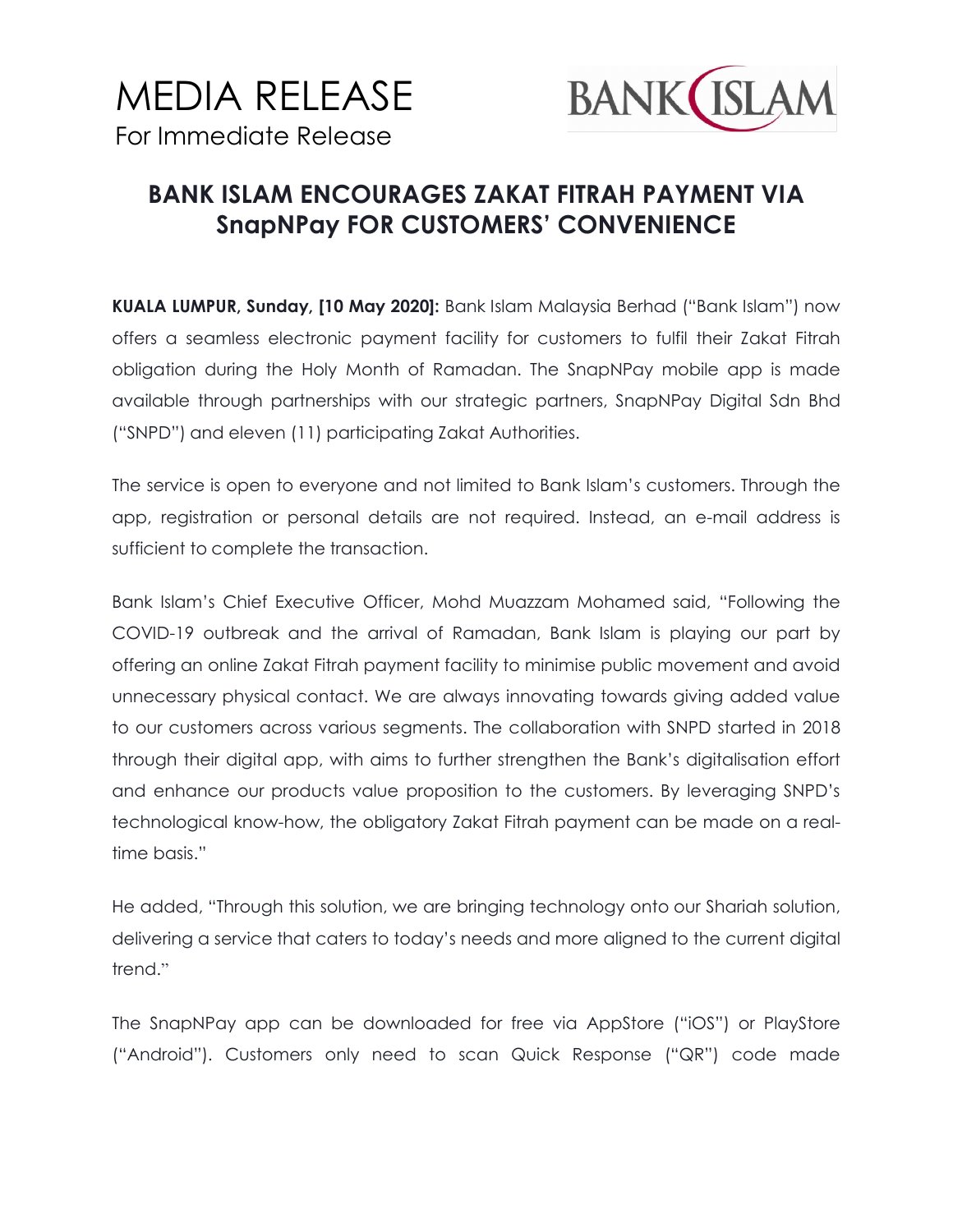available or upload the QR Code image from their gallery to make payment. The debiting process can be made from all 29 FPX participant banks in Malaysia.

Current participating state Zakat Authorities namely Perak, Terengganu, Sabah, Sarawak, Perlis, Negeri Sembilan, Johor, Kelantan and Pahang are using unique single Generic QR Code representing their state zakat while Wilayah Persekutuan and Penang uses unique QR Code for each representative ("Amil"). In addition, Kedah state Zakat Authority enables other zakat payments apart from Zakat Fitrah.

Besides payment of Zakat Fitrah, SnapNPay also provides an avenue for users to make donations to Sadaqa House, Bank Islam's crowdfunding platform aimed at realising projects for the underserved segments including health, education, economic empowerment and environment.

The app also provides convenience for payment of zakat, waqf, iSedekah or other services such as payment to local authorities, government agencies, educational institutions, healthcare, Joint Management Bodies (JMB) and retail stores. As of 4 April 2020, the download rate of the SnapNPay app has surpassed 65,000, from both AppStore and PlayStore. A number of 90,000 transactions worth close to RM4 million has been recorded. This Ramadan, Bank Islam and SNPD aim to help collect about 7% to 20% of the annual Zakat Fitrah collection for the participating states.

## **About Bank Islam Malaysia Berhad**

Bank Islam Malaysia Berhad was established in 1983 as the nation's first Islamic bank. To date, the Bank has a network of 144 branches and more than 900 self-service terminals nationwide. To meet the diversity of the public's financial needs, Bank Islam offers more than 70 Shariah-based banking products and services which cater to Muslims and non-Muslims. For more information on Bank Islam products and services, visit www.bankislam.com or call Bank Islam Call Centre at 03-26 900 900.

## **About SnapNPay**

SnapNPay™ is an Ethical Payment Facilitator (E-PF) owned and managed by SnapNPay Digital Sdn Bhd. providing a convenient and secure online payment solution through the SnapNPay Payment Exchange. All payments via the SnapNPay Payment Exchange must be for the purposes which are free from prohibited elements; maysir (gambling), gharar (uncertainty) and riba (interest). SnapNPay offers financial products including a QR based, payment app, a payment gateway API and secure QR platform.

**For further information, please contact:**